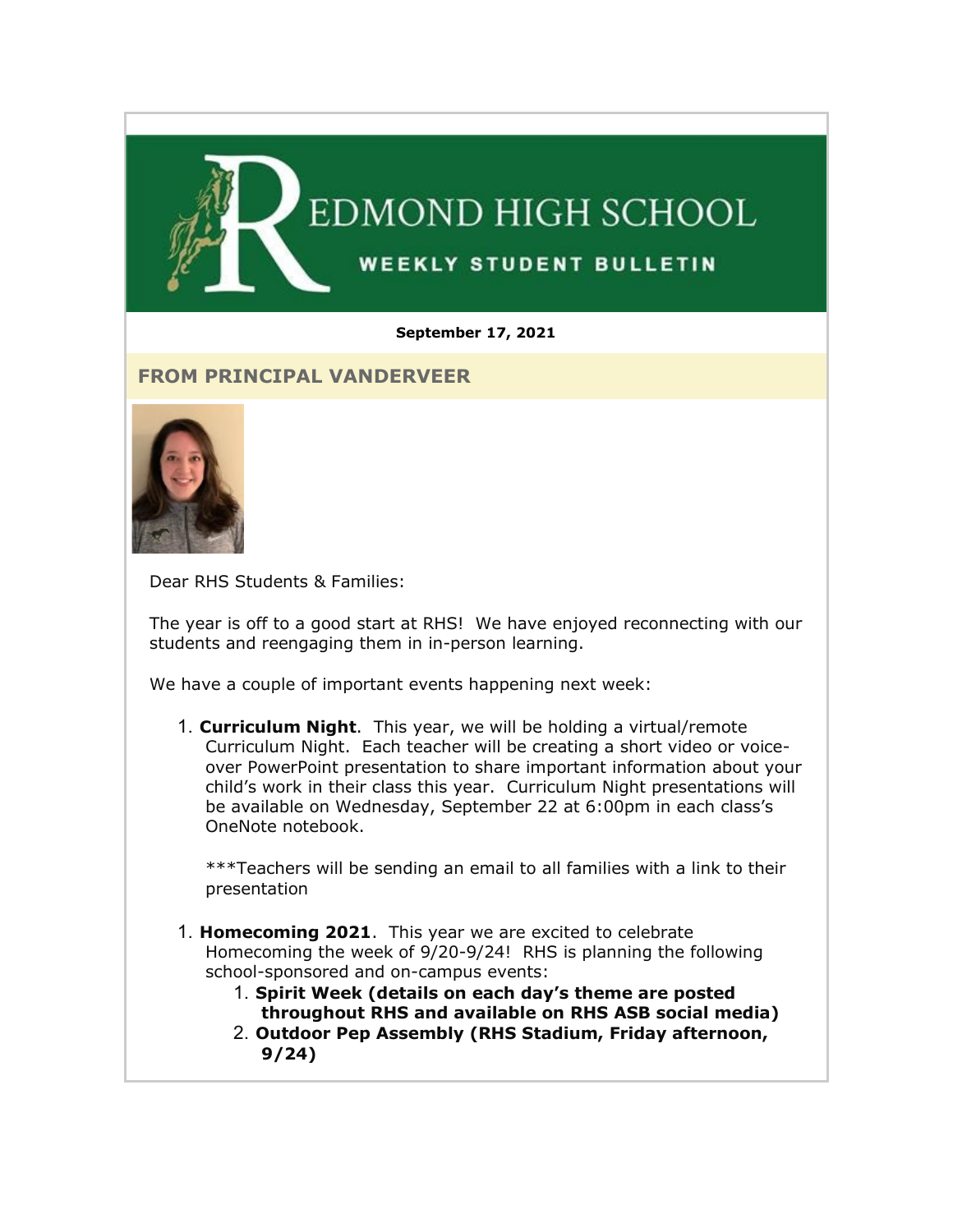- 3. **Homecoming Tailgate and Food Trucks (RHS bus loop, Friday evening, 9/24)**
- 4. **Homecoming Football Game & Halftime Show (RHS stadium, Friday night, 9/24).**

\*\*\*As a reminder, masks are required at all indoor events as well as outdoor events with more than 500 attendees.

#### **TikTok & School Vandalism**

The RHS staff and administration have become aware of a recent TikTok phenomenon called "Devious Licks," which encourages students to post videos of themselves stealing items and damaging school bathrooms and classrooms. This week, a number of classrooms and bathrooms on our campus have been impacted by theft and damage.

This is a costly and concerning trend under any circumstances, but perhaps the most important impact is the fact that hand soap is temporarily unavailable in student restrooms. One of the most important tools we have in our layered approach to Covid safety is the expectation that students are washing hands frequently.

This is an important opportunity for parents to connect with their children about what they post on social media. We are asking for the support of our RHS families in talking with your students about this trend and letting them know that we cannot condone or tolerate vandalism in our building. If your student sees or knows something about school spaces being vandalized, please encourage them to say something to any RHS staff member.

Thank you for your continued partnership!

Jill VanderVeer Principal, RHS

**HOMECOMING 2021**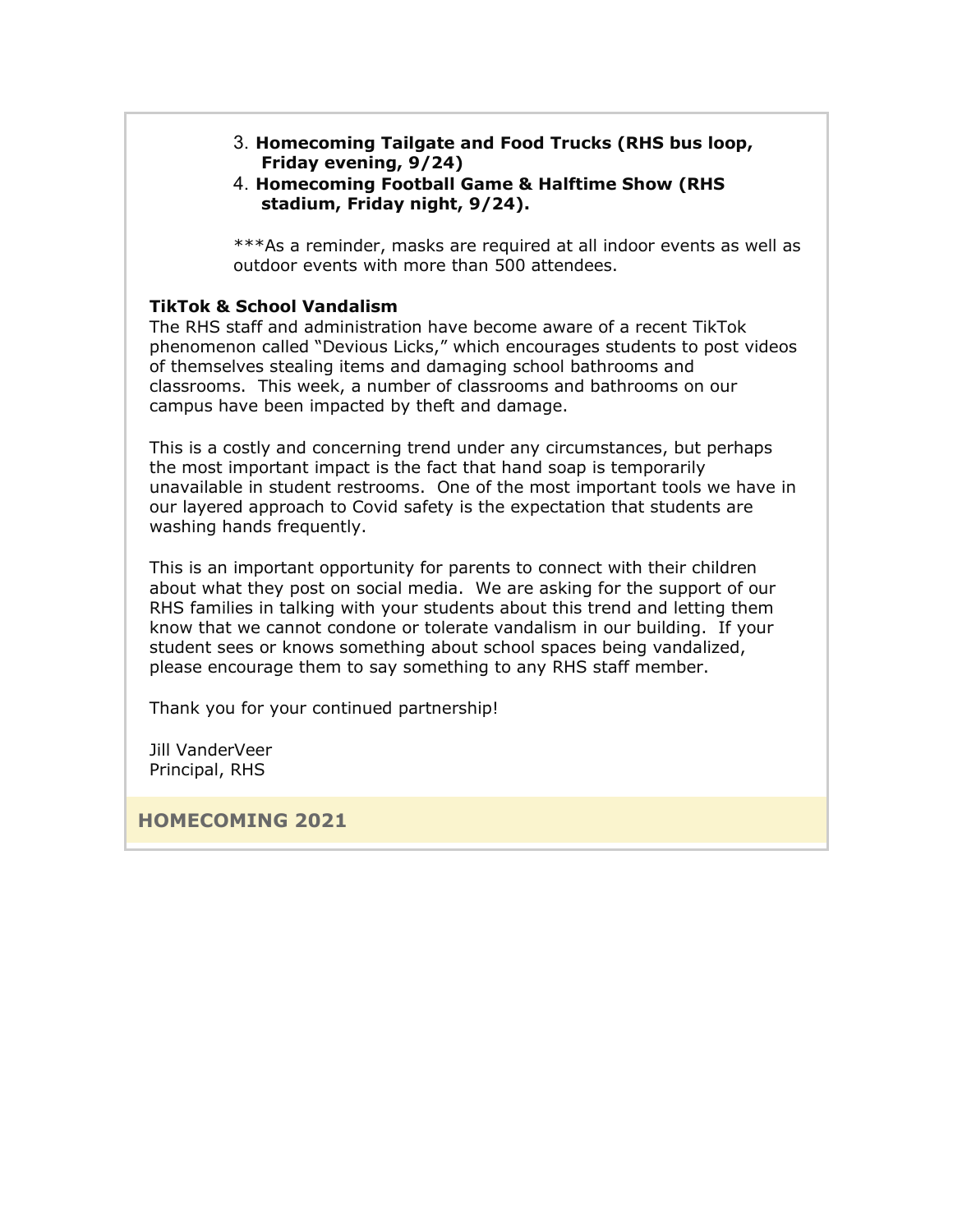

*This week:* **Homecoming celebrations** will take place on Friday, September 24! Here are some updates regarding the plan for Homecoming events: **Spirit Week:** See image above for our Spirit Week dress-up themes. **Community Tailgate:** Our booster clubs are working with RHS students and staff to organize a community tailgate at 5:30 pm before the 9/24 football game! Students are invited to attend to purchase food from the food trucks and enjoy music and performances from our cheer, dance, and band groups!

### **STUDENT PARKING**



*Parking Permits are here!* Mr. Martin will be distributing permits next week (9/20 – 9/24) in the courtyard of RHS during lunch and for 30 minutes after school. **Please bring your driver's license, proof of vehicle insurance, and proof of payment with you!** 

Still need to apply for a permit? Click this link: [https://forms.office.com/r/KyWgJZbjta](https://nam02.safelinks.protection.outlook.com/?url=http%3A%2F%2Flink.email.dynect.net%2Flink.php%3FDynEngagement%3Dtrue%26H%3DbyPkDFxves6EOGDn1peRNeIe02OIJH5CdLqxMLzUeO8xfJUQzDOhsO1bHLttkS3hqpXV6Nsc44yxbPt4syLkKKjFEe3Uvq5fUHM%252BqfjziCxxFz5wHggogA%253D%253D%26G%3D0%26R%3Dhttps%253A%252F%252FSGTXGYZTANA.hatchbuck.com%252FTrackLinkClick%253FID2%253DljsNCD0_s7Ugc3qBzhIVWzkTFugphEq35gpOCf8RMRVtRTRZRpD3QxsXGkiFnzDI0%26I%3D20210917230801.000000000a15%2540mail6-64-ussnn1%26X%3DMHwxMjY0OTIyOjIyMDEyMTM0NDM7MXwxMjY0OTIzOjE3NjIxNDAzNTs%253D%26V%3D3%26S%3DBl37AM2Ubo8y8nTCuLd2ocH4BhicwAuB3Kf2ZIGtgoc&data=04%7C01%7Cmwood%40lwsd.org%7C669adc853f8e4d896eec08d97a2fffde%7C1fd4673fdf9646218638a1d88c4c85d7%7C0%7C0%7C637675168848052606%7CUnknown%7CTWFpbGZsb3d8eyJWIjoiMC4wLjAwMDAiLCJQIjoiV2luMzIiLCJBTiI6Ik1haWwiLCJXVCI6Mn0%3D%7C1000&sdata=SigbFEtgwUVDyq96OUAzazf29iFHyTTZ0OUy8drcj3I%3D&reserved=0)

Ticketing will begin October 1st.

# **DRIVING CAUTION**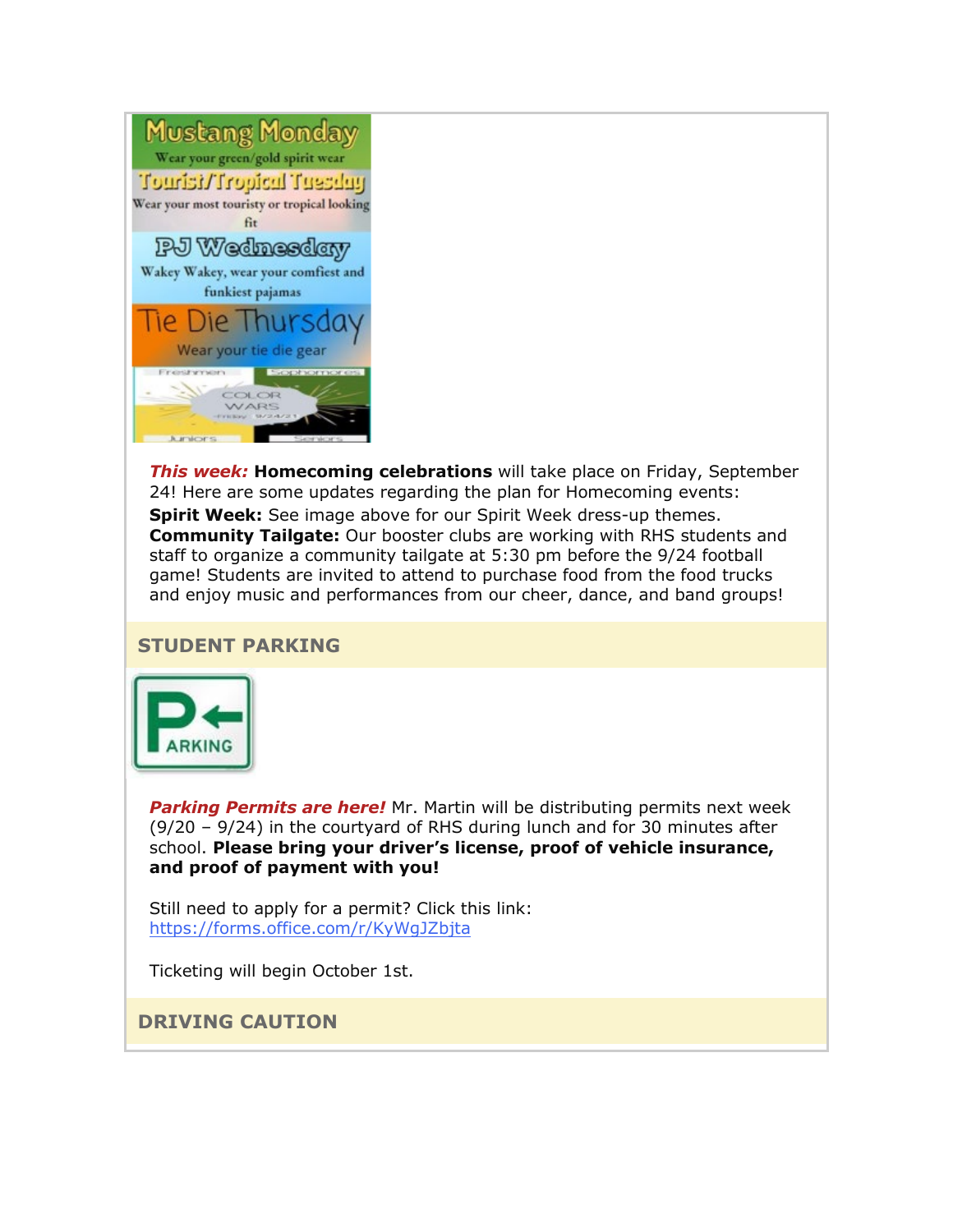

*Added Caution:* As the mornings are growing darker, please use added care in dropping off students in the morning. Watch for students and staff who will be less visible—especially when driving between rows of cars and near crosswalks.

# **FOOTBALL PUNCH CARDS**



*New:* Fans of RHS sports that charge admission can now purchase a Stangs Pass to avoid lines. Stangs passes can be purchased in increments of 5 (\$35) or 10 (\$70). Please see Ms. Lewis, our bookkeeper, to purchase or you can purchase online through our online payment system. Passes that are purchased online will need to be picked up from the bookkeeper.

### **SENIOR TIMELINE**



*Senior Photos* will be due Friday, January 14, 2022. There will be more information advertised on how to submit photos to the Yearbook staff around campus soon!

# **DECA INFO MEETING**

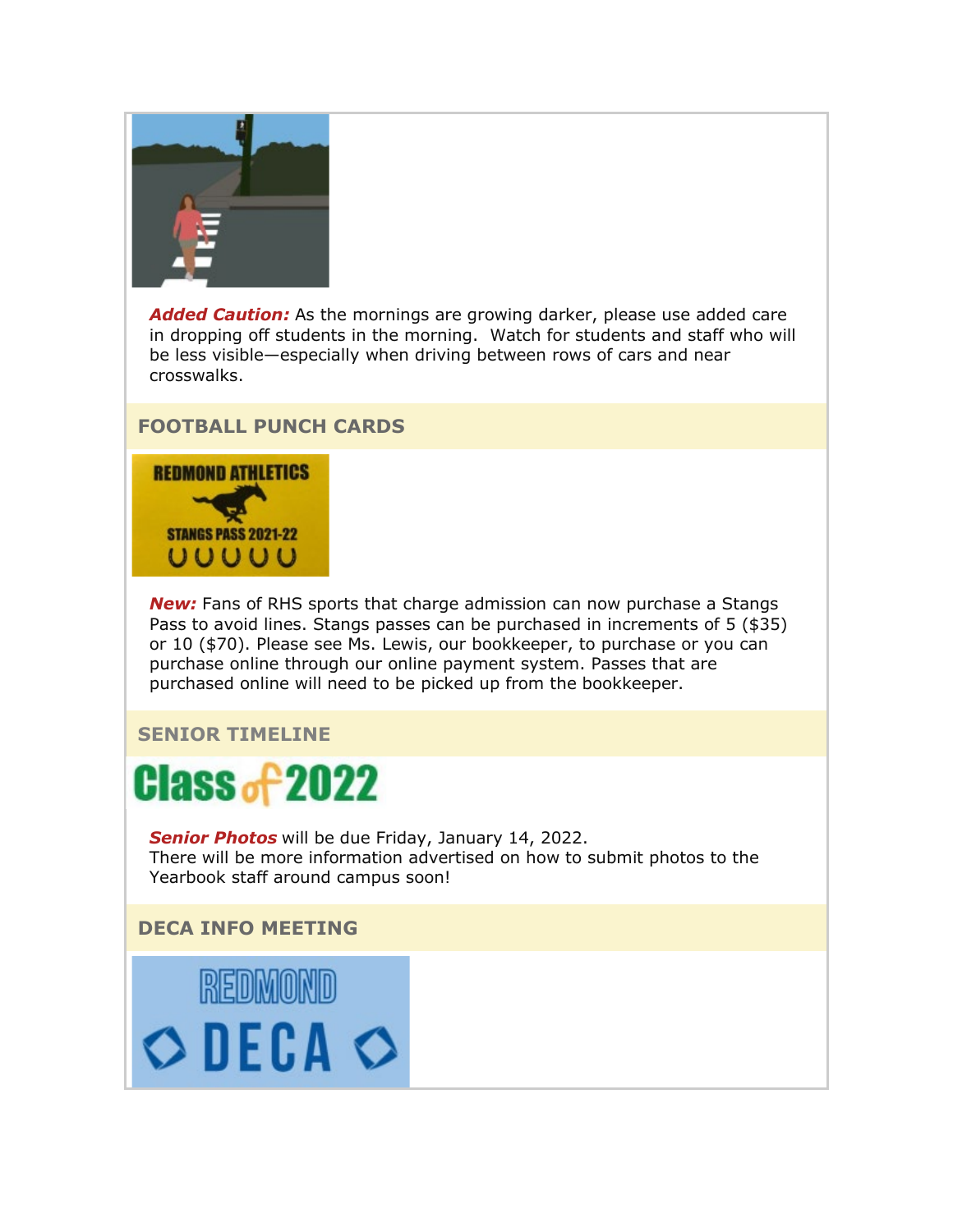*New:* Join DECA to gain valuable leadership and business skills, compete in a chosen event, and make new friends!

**Come to our info meeting to learn all about DECA!** RHS Cafeteria Tuesday, September 21, 2021

2:30 pm

## **COVID SAFETY AT RHS**



*RHS is using a layered approach to COVID Safety.* The building ventilation system brings in 100% of its air from the outside and classroom air is completely refreshed approximately seven times an hour. Students and staff are required to wear masks while inside the building unless eating or drinking. Seating charts are maintained for classes, and students are asked to use QR codes inside the building to indicate where they ate lunch each day to assist with any needed contact tracing. Students are encouraged to wash their hands frequently and to use hand sanitizer when needed. Finally, students are asked to maintain appropriate distance. We appreciate everyone's efforts in implementing this layered approach.

# **FALL BELL SCHEDULE**



Click here for the **[5-day bell schedule](https://nam02.safelinks.protection.outlook.com/?url=http%3A%2F%2Flink.email.dynect.net%2Flink.php%3FDynEngagement%3Dtrue%26H%3DbyPkDFxves6EOGDn1peRNeIe02OIJH5CdLqxMLzUeO8xfJUQzDOhsO1bHLttkS3hqpXV6Nsc44yxbPt4syLkKKjFEe3Uvq5fUHM%252BqfjziCxxFz5wHggogA%253D%253D%26G%3D0%26R%3Dhttps%253A%252F%252FSGTXGYZTANA.hatchbuck.com%252FTrackLinkClick%253FID2%253DuRX9JEMmvlb2i3-zkxEYrjh1fwlJYQDA4GhbPWpMqkntqua_sFhBGu1vY-4ncMxo0%26I%3D20210917230801.000000000a15%2540mail6-64-ussnn1%26X%3DMHwxMjY0OTIyOjIyMDEyMTM0NDM7MXwxMjY0OTIzOjE3NjIxNDAzNTs%253D%26V%3D3%26S%3DYZc7zxTYPwkC6Wzn2RBqf51YHomCYK7qYzWA71ViHYc&data=04%7C01%7Cmwood%40lwsd.org%7C669adc853f8e4d896eec08d97a2fffde%7C1fd4673fdf9646218638a1d88c4c85d7%7C0%7C0%7C637675168848062605%7CUnknown%7CTWFpbGZsb3d8eyJWIjoiMC4wLjAwMDAiLCJQIjoiV2luMzIiLCJBTiI6Ik1haWwiLCJXVCI6Mn0%3D%7C1000&sdata=NbfT40gqK0odZwsfNLCzUM6eQsmf2KmceIL4LuVkMKU%3D&reserved=0)**

**RHS OPEN GYMS**

*Attention RHS Students:* we will be hosting open gyms this fall. Open gyms with a focus on boys and girls basketball are happening on Mondays and Wednesdays. Mondays begin at 5:30 pm and can last as late as 8:30 pm while Wednesdays will run 1-3 pm. These are open to all students.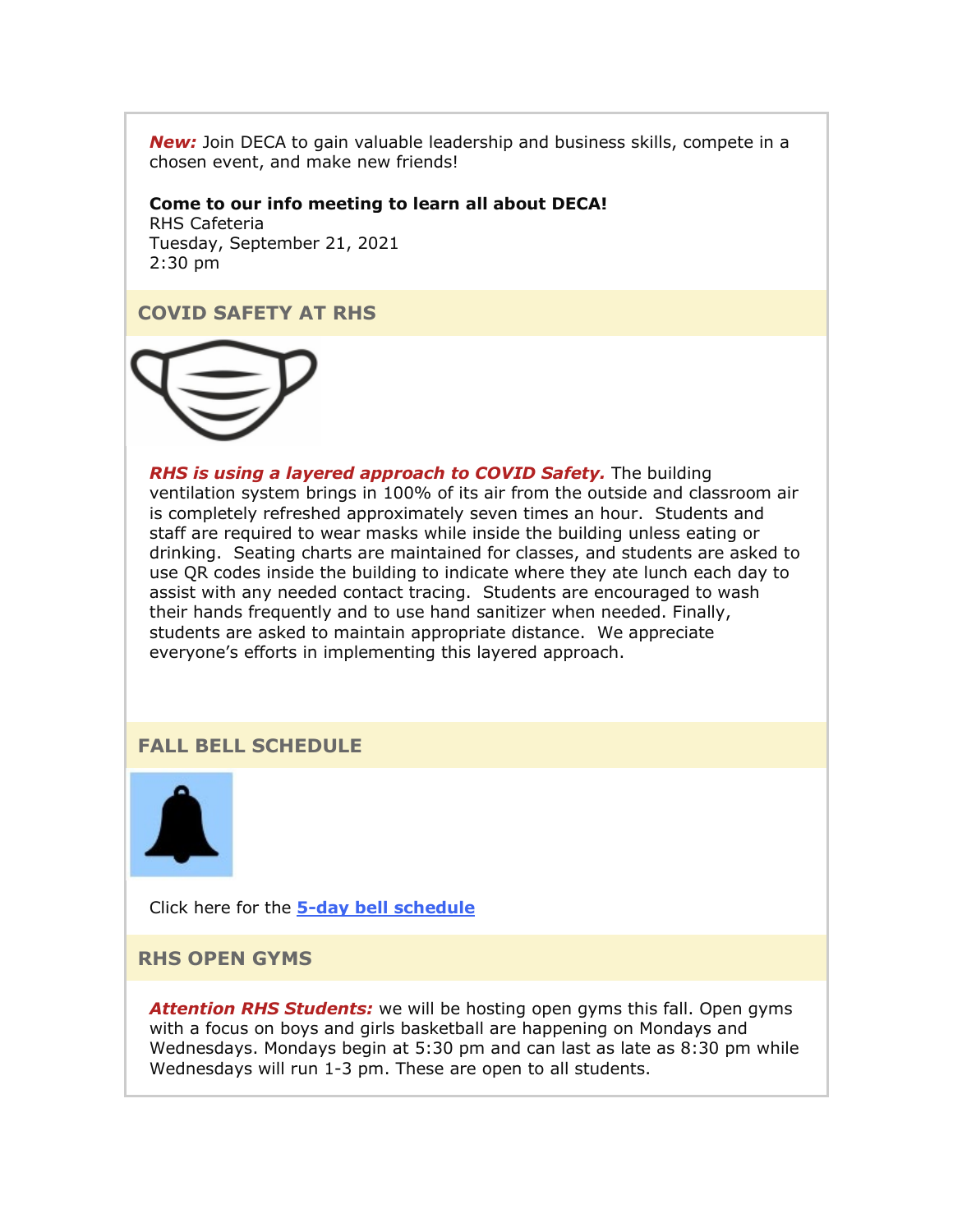# **BACK TO SCHOOL BOOKKEEPING**



*Need to pick last year's yearbook?* If you ordered a 2021 yearbook but did not pick it up, please go to the bookkeeper's office this week.

**Visit the bookkeeper's office** for paying fines and fees, buying tickets, paying for class materials, or anything involving payments. Most payments may also be paid online through your student's Skyward account. The bookkeeper can only take CASH or CHECKS. Checks should be made out to RHS.

**Bookkeeper office hours:** open before school, during both lunches, and after school until 2:35 pm daily.

**Parking passes:** a full-time parking pass is **\$55.05** and Running Start or part time pass is **\$27.53.** If paying cash, exact change is appreciated.

**ASB cards:** If students paid for an ASB card and their card says "ID card" not ASB, go to the Bookkeeper's office and Ms. Lewis will put a sticker on your ID card after verifying that ASB was purchased.

**Yearbook sales:** The 1st window for purchasing Yearbooks is **now closed.** The window will open again in Dec and the 3rd window will open in May with limited quantities.

### **RHS ATTENDANCE LINE**



#### *Parents:* **How to excuse your student when they are absent:**

Please email the attendance secretary at [rhsattend@lwsd.org](mailto:rhsattend@lwsd.org) or leave a message on the Attendance line 425 936-1810 whenever your student is absent or late.

#### **How to excuse your student for an early departure:**

Please email or call as soon as possible to excuse your student early for an appointment, or if they are leaving early due to an ilness. The Attendance Secretary (Ms. Anderson) will send your student a dismissal slip so they may sign out in the Attendance Office and meet the parent outside.

**Important:** if you were marked absent or late by a teacher and would like to discuss this, please talk to the teacher that marked you absent or late---not the attendance office.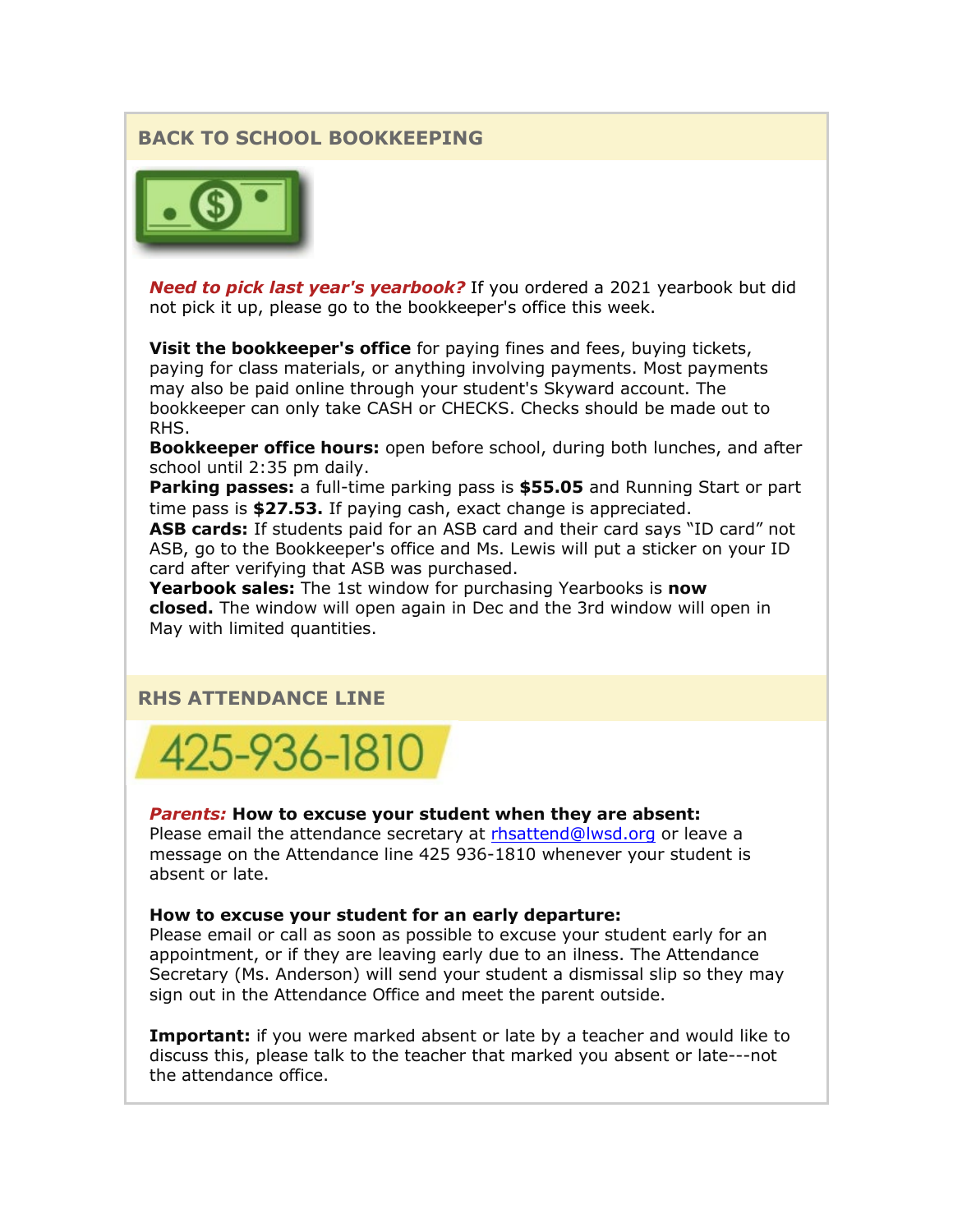- For more information about absences, late arrivals and early departures, click [here.](https://nam02.safelinks.protection.outlook.com/?url=http%3A%2F%2Flink.email.dynect.net%2Flink.php%3FDynEngagement%3Dtrue%26H%3DbyPkDFxves6EOGDn1peRNeIe02OIJH5CdLqxMLzUeO8xfJUQzDOhsO1bHLttkS3hqpXV6Nsc44yxbPt4syLkKKjFEe3Uvq5fUHM%252BqfjziCxxFz5wHggogA%253D%253D%26G%3D0%26R%3Dhttps%253A%252F%252FSGTXGYZTANA.hatchbuck.com%252FTrackLinkClick%253FID2%253DhQuRhU9VfDbJt1-oeC-h6VGDMLvL_k8C1TUWu1zqNq2Qb3gOHGOGo6vxMrSkpcS90%26I%3D20210917230801.000000000a15%2540mail6-64-ussnn1%26X%3DMHwxMjY0OTIyOjIyMDEyMTM0NDM7MXwxMjY0OTIzOjE3NjIxNDAzNTs%253D%26V%3D3%26S%3DXX6zHc1SYXyxB6hj3hiiNgP-eEzMgYxMEqM1UHj3xs4&data=04%7C01%7Cmwood%40lwsd.org%7C669adc853f8e4d896eec08d97a2fffde%7C1fd4673fdf9646218638a1d88c4c85d7%7C0%7C0%7C637675168848062605%7CUnknown%7CTWFpbGZsb3d8eyJWIjoiMC4wLjAwMDAiLCJQIjoiV2luMzIiLCJBTiI6Ik1haWwiLCJXVCI6Mn0%3D%7C1000&sdata=MVo%2FH2SJiRD0d73IL7q8kdB8LH7xBi2Cp5urhNaoA38%3D&reserved=0)
- Para obtener más información sobre ausencias, llegadas tardías y salidas anticipadas, haga clic [aquí.](https://nam02.safelinks.protection.outlook.com/?url=http%3A%2F%2Flink.email.dynect.net%2Flink.php%3FDynEngagement%3Dtrue%26H%3DbyPkDFxves6EOGDn1peRNeIe02OIJH5CdLqxMLzUeO8xfJUQzDOhsO1bHLttkS3hqpXV6Nsc44yxbPt4syLkKKjFEe3Uvq5fUHM%252BqfjziCxxFz5wHggogA%253D%253D%26G%3D0%26R%3Dhttps%253A%252F%252FSGTXGYZTANA.hatchbuck.com%252FTrackLinkClick%253FID2%253DwjFovAIuZ9WtcSU30oR1f-8aKqQlm6HpwB-LnWB9tq3RVaGZRKmdOK133pS8RA9O0%26I%3D20210917230801.000000000a15%2540mail6-64-ussnn1%26X%3DMHwxMjY0OTIyOjIyMDEyMTM0NDM7MXwxMjY0OTIzOjE3NjIxNDAzNTs%253D%26V%3D3%26S%3D0TgOkz1JoMrB1pX5SiPlXTEQqnQrbsJ32N-ispP4Jp0&data=04%7C01%7Cmwood%40lwsd.org%7C669adc853f8e4d896eec08d97a2fffde%7C1fd4673fdf9646218638a1d88c4c85d7%7C0%7C0%7C637675168848072596%7CUnknown%7CTWFpbGZsb3d8eyJWIjoiMC4wLjAwMDAiLCJQIjoiV2luMzIiLCJBTiI6Ik1haWwiLCJXVCI6Mn0%3D%7C1000&sdata=x%2B4HHcfrdOy3Qkj5L8rZZ1PNYn5zL458lXU8gTl9%2FTk%3D&reserved=0)

#### **WEIGHTLIFTING**



**Wrestling:** For any student interested in wrestling there, please attend a short 10 minute meeting with Coach Schwabenbauer in room C109 at 230 on Thursday September 23rd to talk about preseason training and the upcoming season.

*Weightlifting postposed:* Lifting with Coach Schwabenbauer has been postponed until the end of October.

# **LWSD TEEN START-UP CHALLENGE**



#### *New:* **What is the LWSD Teen Startup Challenge?**

The LWSD Teen Startup Challenge is designed to promote student startup ideas and venture creation. The challenge provides the opportunity for high school students to win prizes and learn from local business leaders. Finalists will present their ideas and business plans and receive invaluable feedback from successful professionals.

#### **Who can participate?**

The challenge is open to high school students in Lake Washington School District.

**How do I enter?**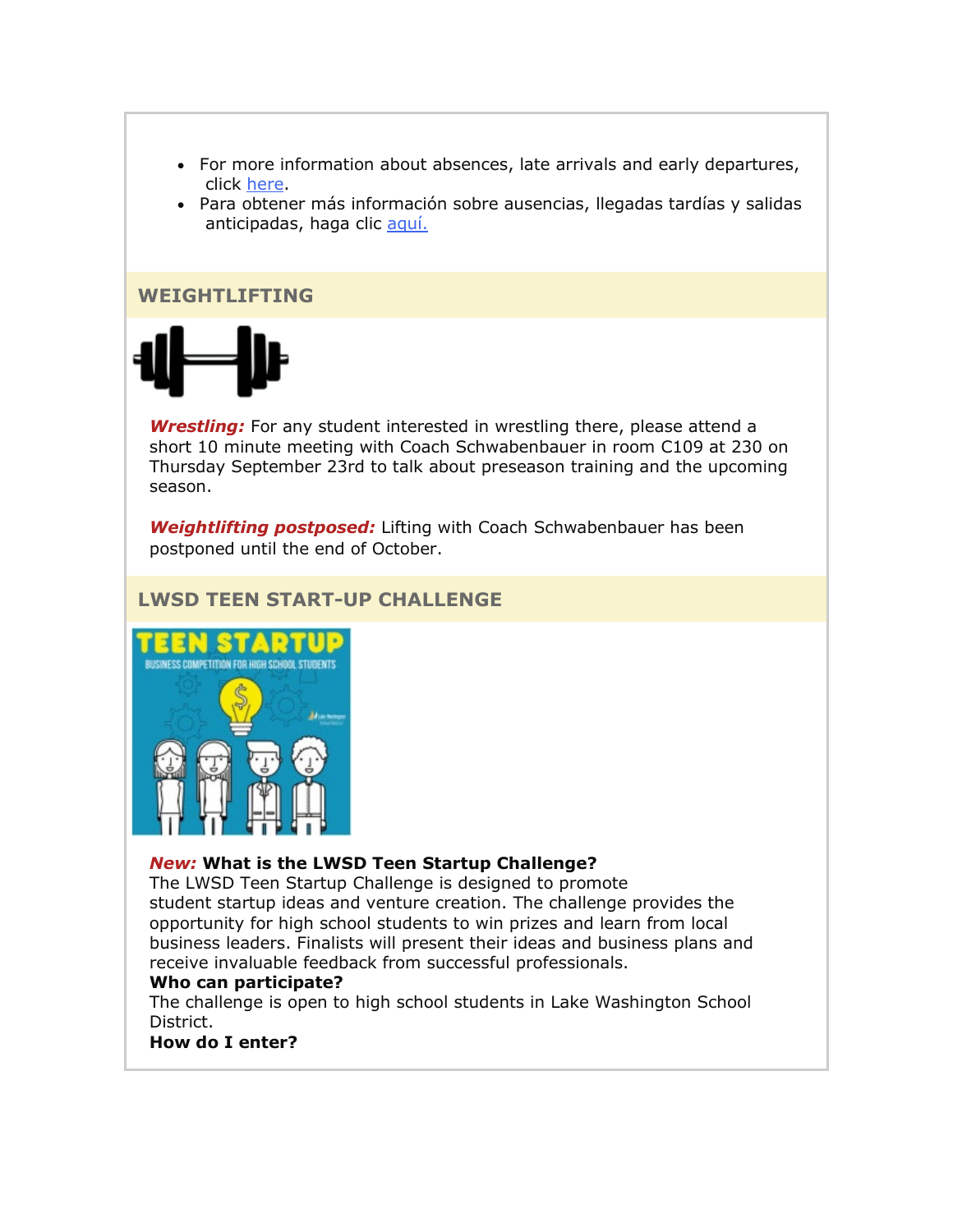- 1. Complete the [application packet](https://nam02.safelinks.protection.outlook.com/?url=http%3A%2F%2Flink.email.dynect.net%2Flink.php%3FDynEngagement%3Dtrue%26H%3DbyPkDFxves6EOGDn1peRNeIe02OIJH5CdLqxMLzUeO8xfJUQzDOhsO1bHLttkS3hqpXV6Nsc44yxbPt4syLkKKjFEe3Uvq5fUHM%252BqfjziCxxFz5wHggogA%253D%253D%26G%3D0%26R%3Dhttps%253A%252F%252FSGTXGYZTANA.hatchbuck.com%252FTrackLinkClick%253FID2%253DAaHZSiqR-hA5gToPzvxugtJcL0o0MlthR83pun6Hup9cuhMKkgHIxU48aL7DMewg0%26I%3D20210917230801.000000000a15%2540mail6-64-ussnn1%26X%3DMHwxMjY0OTIyOjIyMDEyMTM0NDM7MXwxMjY0OTIzOjE3NjIxNDAzNTs%253D%26V%3D3%26S%3DSiqLmW3ReLT3-qL_5406_DCNRhWLOawX5rtGHSyJ-tY&data=04%7C01%7Cmwood%40lwsd.org%7C669adc853f8e4d896eec08d97a2fffde%7C1fd4673fdf9646218638a1d88c4c85d7%7C0%7C0%7C637675168848082590%7CUnknown%7CTWFpbGZsb3d8eyJWIjoiMC4wLjAwMDAiLCJQIjoiV2luMzIiLCJBTiI6Ik1haWwiLCJXVCI6Mn0%3D%7C1000&sdata=pJ2dhNquN3HIA5NcpstDEMcg%2FrzihHRo1p%2FqKHrUgY0%3D&reserved=0) **by September 27, by midnight**, and email completed packet to [Kate Atvars \(katvars@lwsd.org\),](mailto:katvars@lwsd.org) College and Career Readiness Program Specialist.
- 2. **Finalists advancing to the Investment Round will be notified by Monday, October 4, 2021**. Finalists will prepare and submit a 10- minute presentation/pitch to [Kate Atvars](mailto:katvars@lwsd.org) by Monday, October 12. Finalists will receive additional details regarding presentation requirements.

## **THE STATE FAIR IS BACK**



*Pick up tickets in the main office!* Once again the Washington State Fair is providing complimentary tickets to students and staff as part of the Educational Ticket program. One ticket will be available to each student and school employee to be used any day the Fair is opoen (closed Tuesdays and Sept 8).

**Fair dates:** September 3 - 26 at the Puyallup fairgrounds. Students and staff may pick up a ticket in the main office.

## **COUNSELING APPOINTMENTS**



**Counselors are excited to meet with you!** Counselors will be available for individual student/parent appointments starting September 13. The appointment calendar on the [RHS Counseling website](https://nam02.safelinks.protection.outlook.com/?url=http%3A%2F%2Flink.email.dynect.net%2Flink.php%3FDynEngagement%3Dtrue%26H%3DbyPkDFxves6EOGDn1peRNeIe02OIJH5CdLqxMLzUeO8xfJUQzDOhsO1bHLttkS3hqpXV6Nsc44yxbPt4syLkKKjFEe3Uvq5fUHM%252BqfjziCxxFz5wHggogA%253D%253D%26G%3D0%26R%3Dhttps%253A%252F%252FSGTXGYZTANA.hatchbuck.com%252FTrackLinkClick%253FID2%253DCrfL92kNwNAje5qwuAwrhNt1OMglGZ91IoHcrhvpQ6QlaJ-V1asHmoaJGemNWCXG0%26I%3D20210917230801.000000000a15%2540mail6-64-ussnn1%26X%3DMHwxMjY0OTIyOjIyMDEyMTM0NDM7MXwxMjY0OTIzOjE3NjIxNDAzNTs%253D%26V%3D3%26S%3DGZ1xsCu3Uia-9GfyXEdM5QUqa39-gGXyVwx_-FEXlvA&data=04%7C01%7Cmwood%40lwsd.org%7C669adc853f8e4d896eec08d97a2fffde%7C1fd4673fdf9646218638a1d88c4c85d7%7C0%7C0%7C637675168848082590%7CUnknown%7CTWFpbGZsb3d8eyJWIjoiMC4wLjAwMDAiLCJQIjoiV2luMzIiLCJBTiI6Ik1haWwiLCJXVCI6Mn0%3D%7C1000&sdata=mHYRsRvhARabFZ%2BrayjJgsaNjQAa88q4xfO5fYii3HM%3D&reserved=0) will open on Wednesday, September 8 for students/parents to schedule a meeting.

#### **Counselor Caseloads 2021-2022**

Aysha Rafiq (A-CA) [arafiq@lwsd.org](mailto:arafiq@lwsd.org) Lindsey Hanson (CE-GRAC) [lihanson@lwsd.org](mailto:lihanson@lwsd.org)